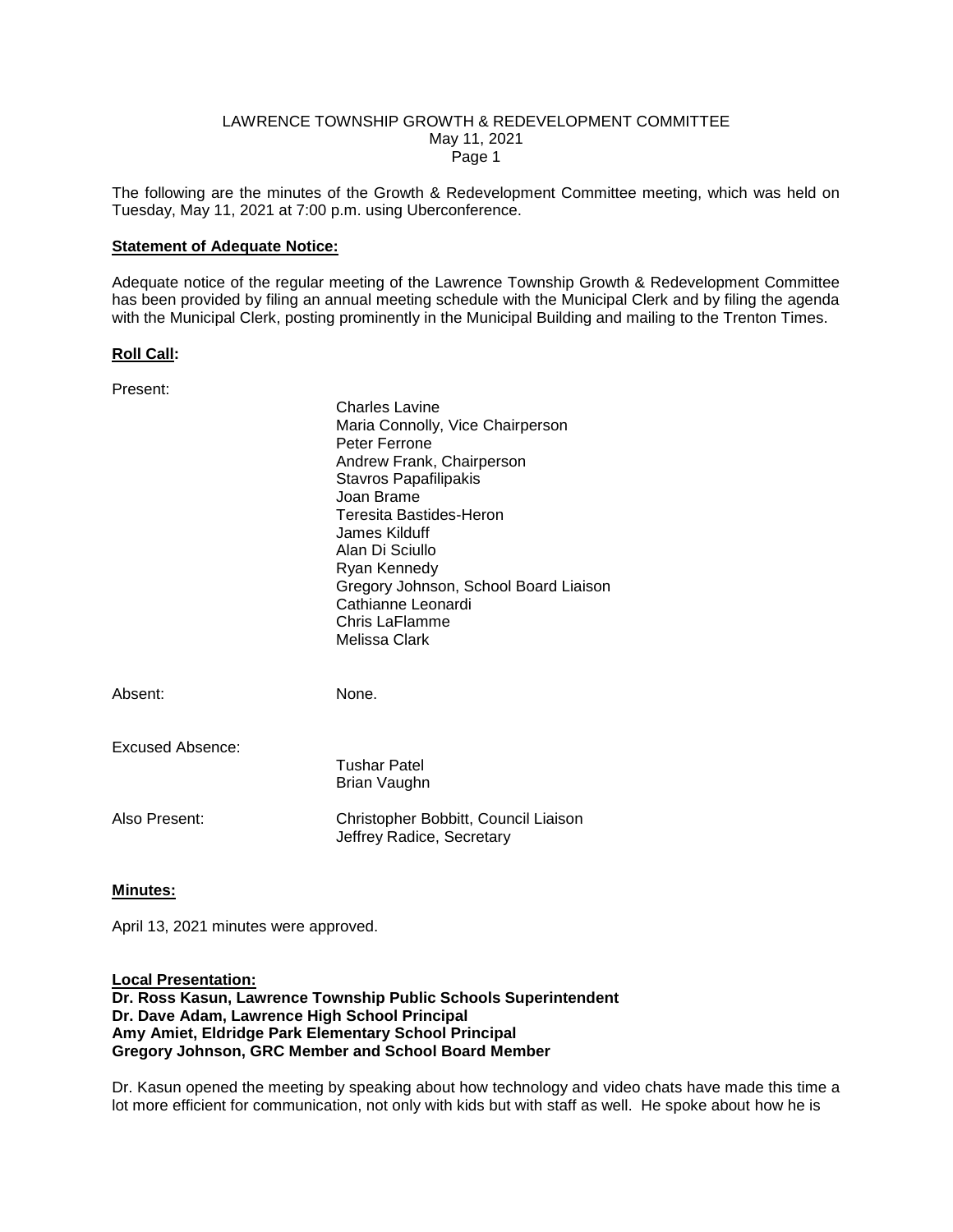## LAWRENCE TOWNSHIP GROWTH & REDEVELOPMENT COMMITTEE May 11, 2021 Page 2

proud of the Lawrence Township Public School District and entire community for rallying together to get through this difficult year. Dr. Kasun spoke on "seeing the light at the end of the tunnel", with some students opting in to being back in person for a full five-day week. Ross talked about the adjustments made throughout the year to keep the kids and staff safe. In the Summer of 2020 a survey was sent out to Lawrence Township families regarding their comfortability of returning to school in person for the upcoming year. The fact that the schools originally opened fully virtually set them up for success later in the year when a quarantine was necessary, in Dr. Kasun's opinion. Next year's plan is to be back full-time, five days a week serving lunch; that being said, he still believes that there will be some times where remote learning is necessary.

Dr. Dave Adam spoke about Lawrence High School's staff and student's ability to be flexible. Dave talked about how sports were able to bridge the gap of returning normalcy to this year and build relationships between the kids. He talked about students telling him that they "took school and sports for granted". Dave talked about how the pandemic brought the administrators closer and forced them to learn how to communicate better with each other.

Amy Amiet talked about the way that her staff all pulled together to make this year work. She said that her staff really focused on prioritizing what was best and most effective for the kids. Amy gave some examples of how her teachers were able to keep their students engaged over video chats. She said that as time goes on, parents are becoming more and more confident to send their kids into school.

Dr. Kasun spoke about how extensive and time consuming the contact tracing process was. According to Dr. Kasun there was no transmission of Covid cases in any school throughout the year so far. Ross spoke on the shortage of substitute teachers and aids. He also said that there is a lot less bus usage and more commuters to school, which drives up the need for crossing guards and traffic control. Dr. Kasun spoke about how the district is still undecided on how they handle snow days in the future.

# **Update from Council Liaison, Christopher Bobbitt:**

Councilman Bobbitt gave an update on the Lidl store. He spoke about the Starbucks in the Lawrence Shopping Center having a drive-thru option. The Chick-Fil-A on Route 1 is under construction. The Lawrence Township Municipal Building is still currently closed to the public, but you can come to the North entrance and call a department and someone will meet you outside. There are now two electric vehicles for inspections and charging stations at the Municipal Building.

### **Other Business:**

None.

# **Public Comment:**

None.

# **Adjournment:**

There being no further business to come before the Board, the meeting was adjourned at 8:06 p.m.